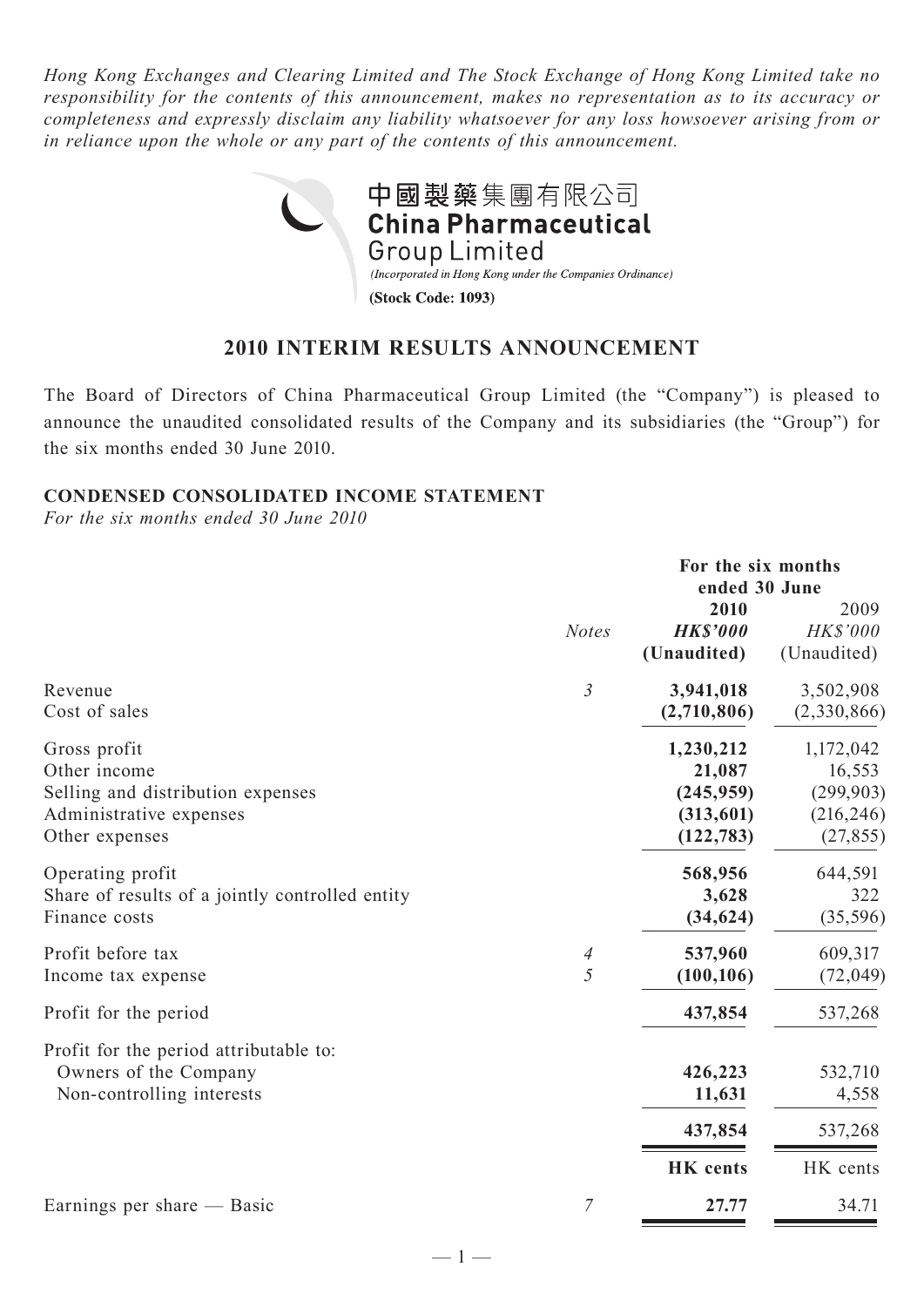# **CONDENSED CONSOLIDATED STATEMENT OF FINANCIAL POSITION**

*At 30 June 2010*

|                                                |              | As at           | As at       |
|------------------------------------------------|--------------|-----------------|-------------|
|                                                |              | 30 June         | 31 December |
|                                                |              | 2010            | 2009        |
|                                                | <b>Notes</b> | <b>HK\$'000</b> | HK\$'000    |
|                                                |              | (Unaudited)     | (Audited)   |
| <b>Non-current assets</b>                      |              |                 |             |
| Property, plant and equipment                  |              | 4,011,953       | 4,044,989   |
| Prepaid lease payments                         |              | 255,011         | 257,499     |
| Intangible assets                              |              | 152,323         | 154,528     |
| Goodwill                                       |              | 150,843         | 150,843     |
| Interest in a jointly controlled entity        |              | 23,059          | 23,976      |
| Available-for-sale investment                  |              | 8,360           | 7,770       |
|                                                |              | 4,601,549       | 4,639,605   |
| <b>Current assets</b>                          |              |                 |             |
| Inventories                                    |              | 1,153,294       | 978,525     |
| Trade and other receivables                    | $\delta$     | 1,182,157       | 1,065,967   |
| <b>Bills</b> receivables                       | 8            | 794,743         | 725,750     |
| Prepaid lease payments                         |              | 7,625           | 7,605       |
| Tax recoverable                                |              |                 | 60          |
| Trade receivables due from a related company   |              | 279             |             |
| Trade receivables due from a connected company |              | 29,198          | 28,283      |
| Amount due from a jointly controlled entity    |              | 21,910          | 17,939      |
| Pledged bank deposits                          |              | 41,801          | 50,637      |
| Bank balances and cash                         |              | 1,313,397       | 1,443,163   |
|                                                |              |                 |             |
|                                                |              | 4,544,404       | 4,317,929   |
| <b>Current liabilities</b>                     |              |                 |             |
| Trade and other payables                       | 9            | 1,872,260       | 1,497,610   |
| Bills payables                                 | 9            | 172,380         | 357,045     |
| Trade payables due to a related company        |              |                 | 829         |
| Amounts due to related companies               |              | 1,149           | 7,057       |
| Amounts due to connected companies             |              | 20,347          | 37,449      |
| Tax liabilities                                |              | 69,954          | 96,540      |
| Unsecured bank loans                           |              | 434,873         | 880,782     |
|                                                |              | 2,570,963       | 2,877,312   |
| Net current assets                             |              | 1,973,441       | 1,440,617   |
| Total assets less current liabilities          |              | 6,574,990       | 6,080,222   |
| $-2-$                                          |              |                 |             |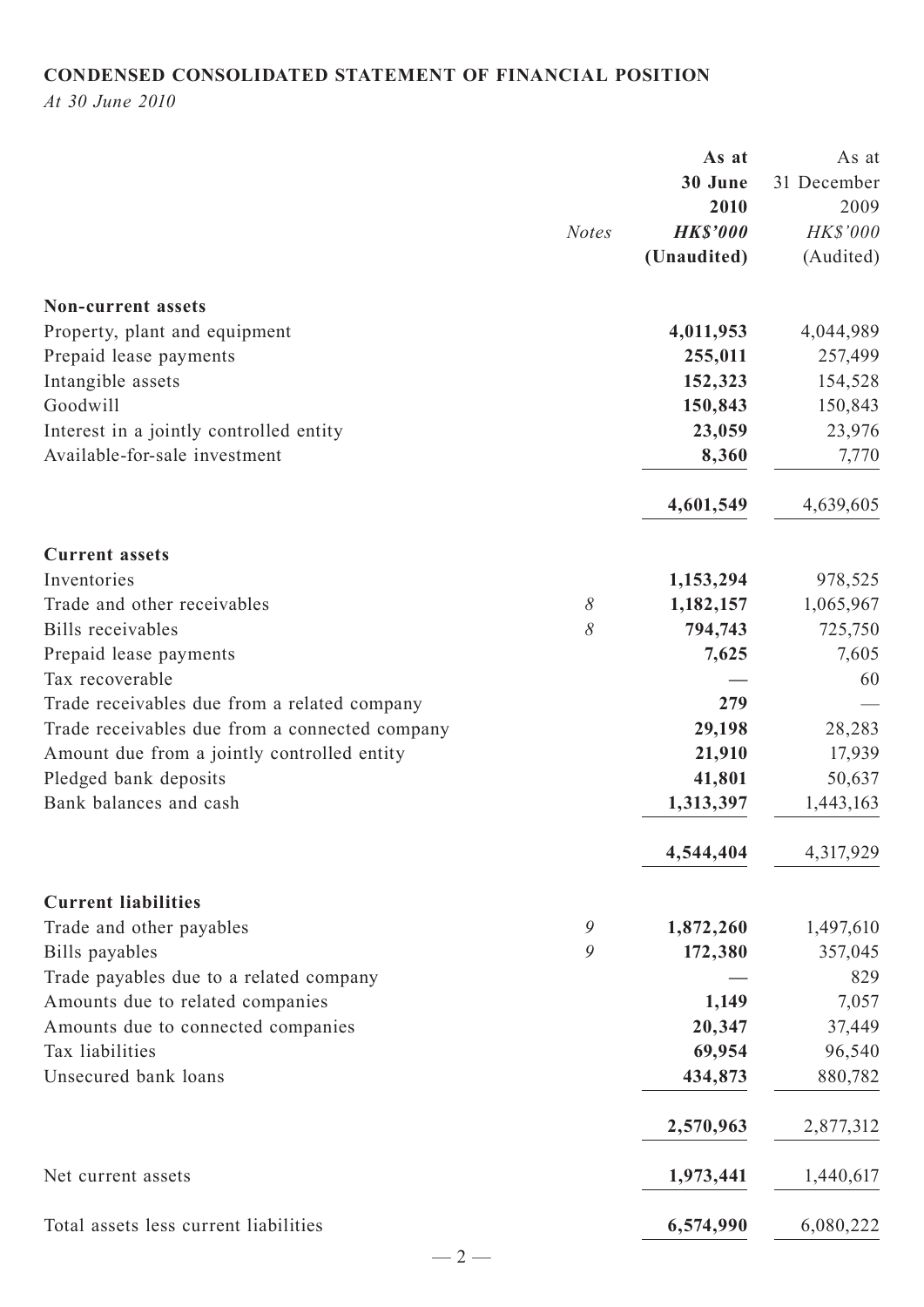|                                              | As at           | As at       |
|----------------------------------------------|-----------------|-------------|
|                                              | 30 June         | 31 December |
|                                              | 2010            | 2009        |
| <b>Notes</b>                                 | <b>HK\$'000</b> | HK\$'000    |
|                                              | (Unaudited)     | (Audited)   |
| <b>Non-current liabilities</b>               |                 |             |
| Unsecured bank loans                         | 1,163,454       | 687,027     |
| Loan from a jointly controlled entity        |                 | 28,409      |
| Deferred tax liabilities                     | 38,141          | 35,323      |
|                                              | 1,201,595       | 750,759     |
| Net assets                                   | 5,373,395       | 5,329,463   |
| <b>Capital and reserves</b>                  |                 |             |
| Share capital                                | 153,496         | 153,496     |
| Reserves                                     | 5,062,298       | 5,006,788   |
| Equity attributable to owners of the Company | 5,215,794       | 5,160,284   |
| Non-controlling interests                    | 157,601         | 169,179     |
| Total equity                                 | 5,373,395       | 5,329,463   |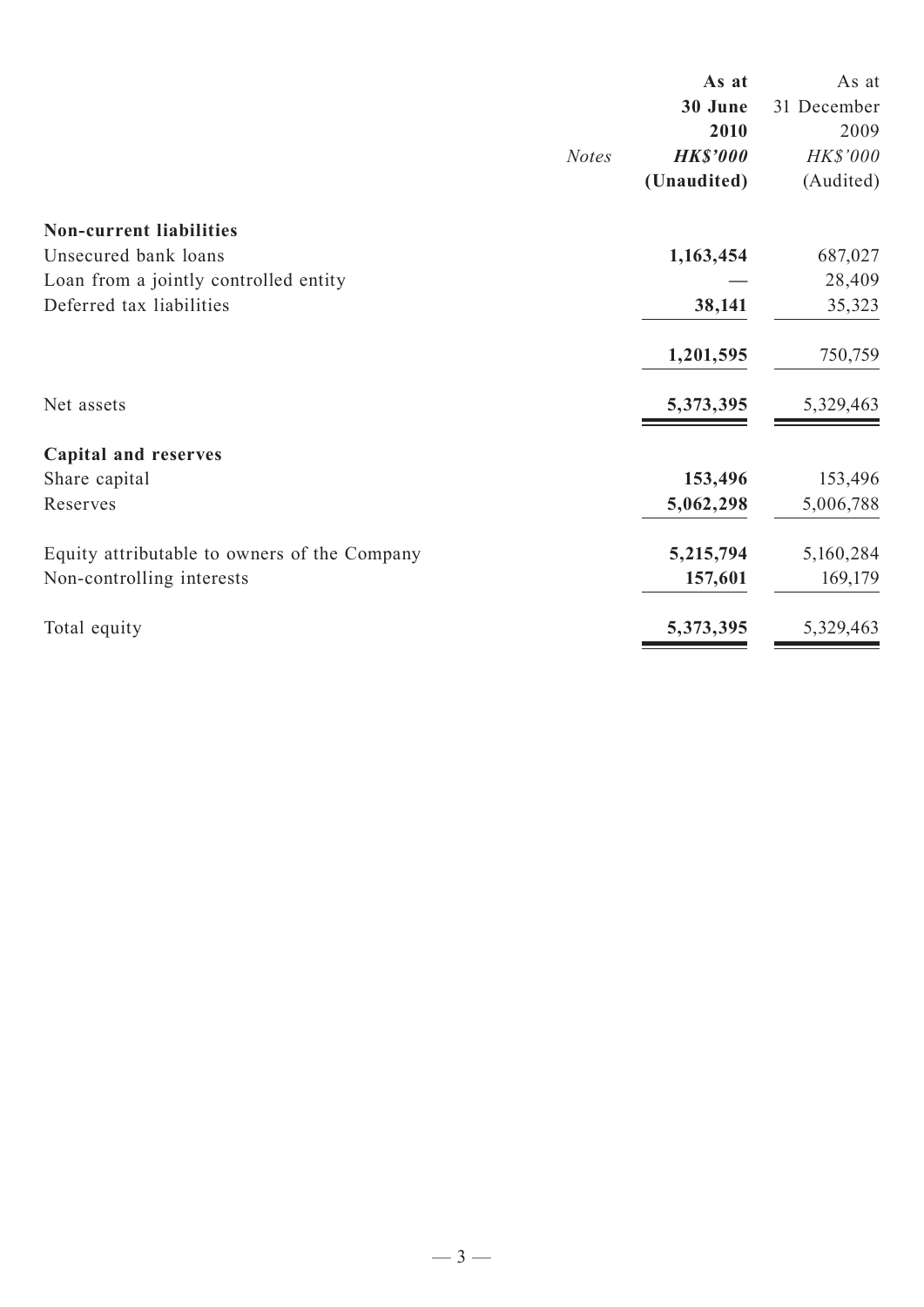# **NOTES TO THE CONDENSED CONSOLIDATED FINANCIAL STATEMENTS**

## **1. BASIS OF PREPARATION**

The condensed consolidated financial statements have been prepared in accordance with the applicable disclosure requirements of Appendix 16 to the Rules Governing the Listing of Securities on The Stock Exchange of Hong Kong Limited (the "Listing Rules") and with Hong Kong Accounting Standard 34 "Interim Financial Reporting" issued by the Hong Kong Institute of Certified Public Accountants (the "HKICPA").

## **2. PRINCIPAL ACCOUNTING POLICIES**

The condensed consolidated financial statements have been prepared on the historical cost basis except for certain financial instruments, which are measured at fair values.

The accounting policies used in the condensed consolidated financial statements are consistent with those followed in the preparation of the annual financial statements of the Group for the year ended 31 December 2009, except as described below.

In the current interim period, the Group has applied, for the first time, a number of new and revised standards, amendments and interpretations ("new and revised HKFRSs") issued by the HKICPA.

| <b>HKFRSs</b> (Amendments) | Amendment to HKFRS 5 as part of Improvements to HKFRSs 2008 |
|----------------------------|-------------------------------------------------------------|
| <b>HKFRSs</b> (Amendments) | Improvements to HKFRSs 2009                                 |
| HKAS 27 (Revised)          | Consolidated and Separate Financial Statements              |
| HKAS 39 (Amendment)        | Eligible Hedged Items                                       |
| HKFRS 1 (Amendment)        | Additional Exemptions for First-time Adopters               |
| HKFRS 2 (Amendment)        | Group Cash-settled Share-based Payment Transactions         |
| HKFRS 3 (Revised)          | <b>Business Combinations</b>                                |
| HK(IFRIC)-Int 17           | Distributions of Non-cash Assets to Owners                  |

The Group applies HKFRS 3 (Revised) Business Combinations prospectively to business combinations for which the acquisition date is on or after 1 January 2010. The requirements in HKAS 27 (Revised) Consolidated and Separate Financial Statements in relation to accounting for changes in ownership interests in a subsidiary after control is obtained and for loss of control of a subsidiary are also applied prospectively by the Group on or after 1 January 2010.

As there was no transaction during the current interim period in which HKFRS 3 (Revised) is applicable, the application of HKFRS 3 (Revised) and the consequential amendments to other HKFRSs had no effect on the condensed consolidated financial statements of the Group for the current or prior accounting periods. The application of HKAS 27 had no material effect on the condensed consolidated financial statements of the Group for the current or prior accounting periods.

Results of the Group in future periods may be affected by future transactions for which HKFRS 3 (Revised), HKAS 27 (Revised) and the consequential amendments to the other HKFRSs are applicable.

As part of Improvements to HKFRSs issued in 2009, HKAS 17 Leases has been amended in relation to the classification of leasehold land. Before the amendment to HKAS 17, leasees were required to classify leasehold land as operating leases and present them as prepaid lease payments in the condensed consolidated statement of financial position. The amendment has removed such a requirement. Instead,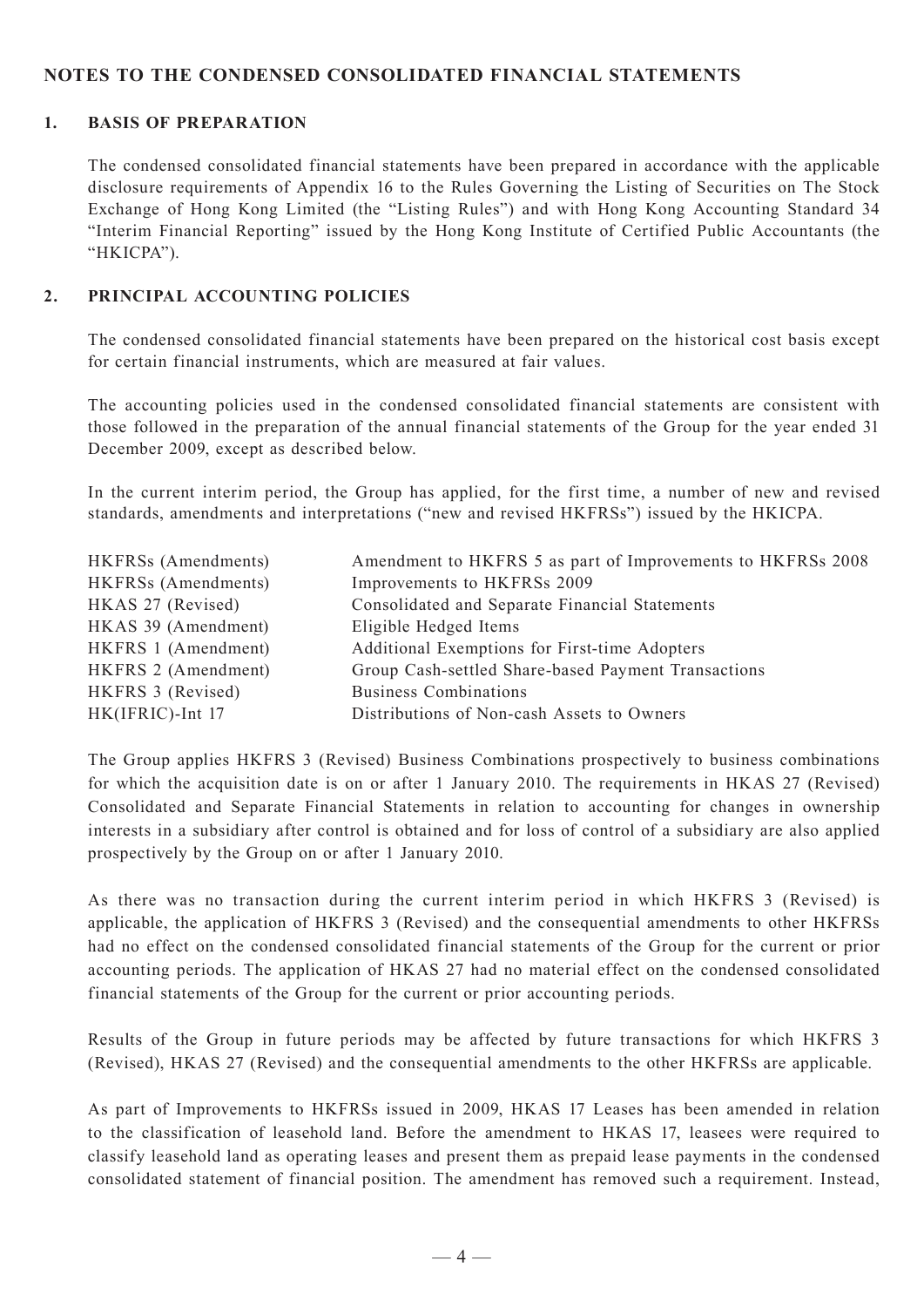the amendment requires the classification of leasehold land to be based on the general principles set out in HKAS 17, that are based on the extent to which risks and rewards incidental to ownership of a leased asset lie with the lessor or the lessee.

In accordance with the transitional provisions in the amendment to HKAS 17 Leases, the Group reassessed the classification of land elements of unexpired leases at 1 January 2010 based on information which existed at the inception of these leases. The application of the amendment to HKAS 17 has had no effect on the condensed consolidated financial statements of the Group for the current or prior accounting periods.

The adoption of the other new and revised HKFRSs has had no material effect on the reported results and financial position of the Group for the current or prior accounting periods. Accordingly, no prior period adjustment has been recognised.

## **3. SEGMENT INFORMATION**

The following is an analysis of the Group's revenue and results by operating segment for the period under review:

## **For the six months ended 30 June 2010 (Unaudited)**

|                                                             |                 | Intermediates and  |                 |                 |                 |                 |                 |
|-------------------------------------------------------------|-----------------|--------------------|-----------------|-----------------|-----------------|-----------------|-----------------|
|                                                             |                 | <b>Bulk Drugs</b>  |                 |                 |                 |                 |                 |
|                                                             | Vitamin C       | <b>Antibiotics</b> | Finished        |                 | Segment         |                 |                 |
|                                                             | series          | series             | <b>Drugs</b>    | <b>Others</b>   | Total           | Eliminations    | Consolidated    |
|                                                             | <b>HK\$'000</b> | <b>HK\$'000</b>    | <b>HK\$'000</b> | <b>HK\$'000</b> | <b>HK\$'000</b> | <b>HK\$'000</b> | <b>HK\$'000</b> |
| <b>SEGMENT REVENUE</b>                                      |                 |                    |                 |                 |                 |                 |                 |
| External sales                                              | 1,144,258       | 1,562,199          | 1,131,542       | 103,019         | 3,941,018       |                 | 3,941,018       |
| Inter-segment sales                                         | 1,163           | 459,758            |                 | 138,925         | 599,846         | (599, 846)      |                 |
| <b>TOTAL REVENUE</b>                                        | 1,145,421       | 2,021,957          | 1,131,542       | 241,944         | 4,540,864       | (599, 846)      | 3,941,018       |
| Inter-segment sales are charged at prevailing market rates. |                 |                    |                 |                 |                 |                 |                 |
| <b>SEGMENT PROFIT (LOSS)</b>                                | 489,411         | 58,841             | 99,493          | (2,346)         |                 |                 | 645,399         |
| Interest income                                             |                 |                    |                 |                 |                 |                 | 4,268           |
| Unallocated central costs                                   |                 |                    |                 |                 |                 |                 | (80,711)        |
| Operating profit                                            |                 |                    |                 |                 |                 |                 | 568,956         |
| Share of results of a jointly controlled entity             |                 |                    |                 |                 |                 |                 | 3,628           |
| Finance costs                                               |                 |                    |                 |                 |                 |                 | (34, 624)       |
| Profit before tax                                           |                 |                    |                 |                 |                 |                 | 537,960         |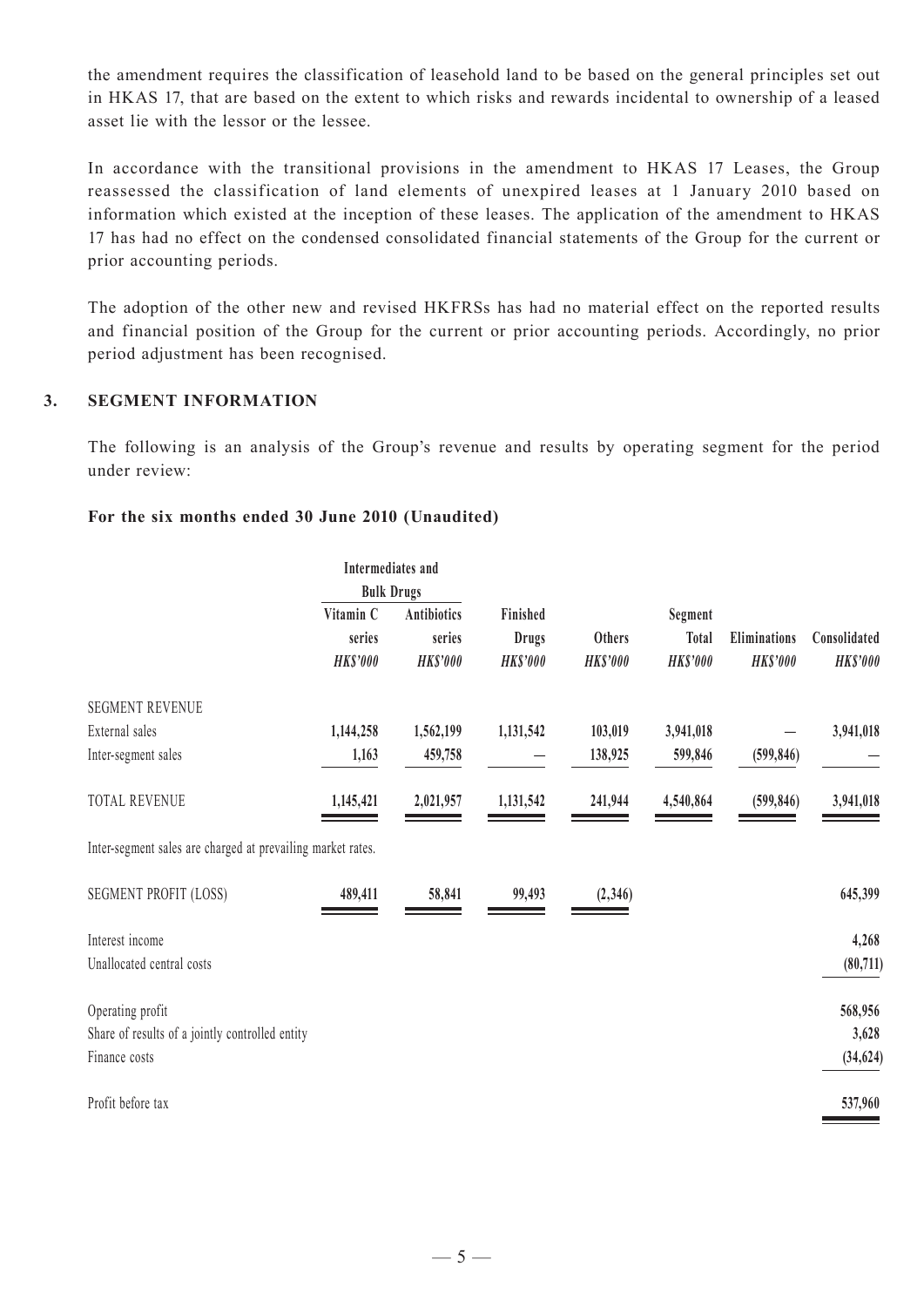#### **For the six months ended 30 June 2009 (Unaudited)**

|                                                             | Intermediates and |                   |           |          |           |              |              |
|-------------------------------------------------------------|-------------------|-------------------|-----------|----------|-----------|--------------|--------------|
|                                                             |                   | <b>Bulk Drugs</b> |           |          |           |              |              |
|                                                             | Vitamin C         | Antibiotics       | Finished  |          | Segment   |              |              |
|                                                             | series            | series            | Drugs     | Others   | Total     | Eliminations | Consolidated |
|                                                             | HK\$'000          | HK\$'000          | HK\$'000  | HK\$'000 | HK\$'000  | HK\$'000     | HK\$'000     |
| <b>SEGMENT REVENUE</b>                                      |                   |                   |           |          |           |              |              |
| External sales                                              | 1,230,307         | 1,167,518         | 1,070,149 | 34,934   | 3,502,908 |              | 3,502,908    |
| Inter-segment sales                                         | 2,839             | 349,717           |           | 273      | 352,829   | (352, 829)   |              |
| TOTAL REVENUE                                               | 1,233,146         | 1,517,235         | 1,070,149 | 35,207   | 3,855,737 | (352, 829)   | 3,502,908    |
| Inter-segment sales are charged at prevailing market rates. |                   |                   |           |          |           |              |              |
| SEGMENT PROFIT (LOSS)                                       | 668,035           | (18,928)          | 62,485    | 1,455    |           |              | 713,047      |
| Interest income                                             |                   |                   |           |          |           |              | 4,359        |
| Unallocated central costs                                   |                   |                   |           |          |           |              | (72, 815)    |
| Operating profit                                            |                   |                   |           |          |           |              | 644,591      |
| Share of results of a jointly controlled                    |                   |                   |           |          |           |              |              |
| entity                                                      |                   |                   |           |          |           |              | 322          |
| Finance costs                                               |                   |                   |           |          |           |              | (35, 596)    |
| Profit before tax                                           |                   |                   |           |          |           |              | 609,317      |
|                                                             |                   |                   |           |          |           |              |              |

Segment profit (loss) represents the profit (loss) earned by each segment without allocation of interest income, central administration costs, central advertising costs, share of results of a jointly controlled entity and finance costs. This is the measure reported to the board of directors for the purposes of resource allocation and performance assessment.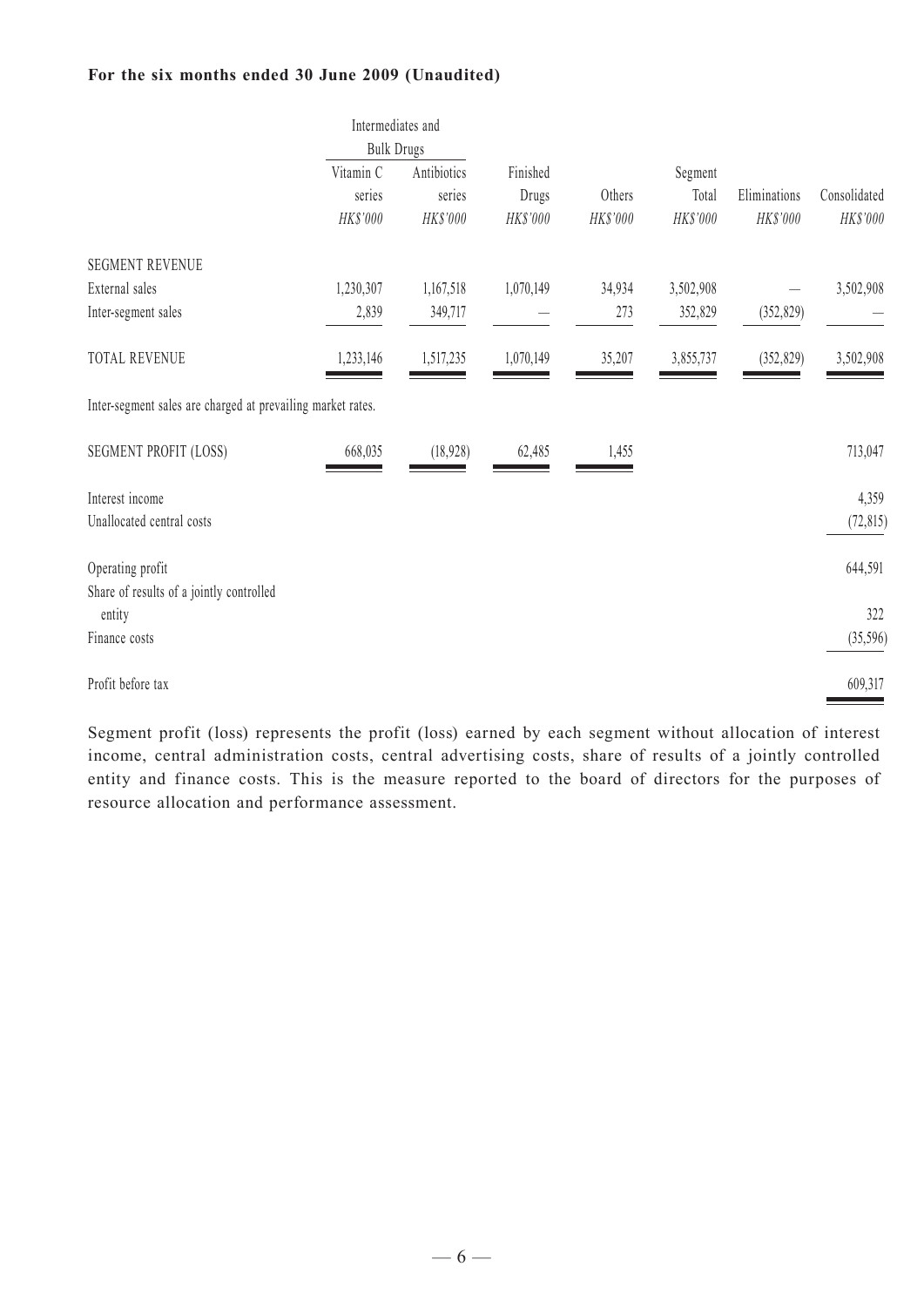|                                                                                          | For the six months |               |
|------------------------------------------------------------------------------------------|--------------------|---------------|
|                                                                                          |                    | ended 30 June |
|                                                                                          | 2010               | 2009          |
|                                                                                          | <b>HK\$'000</b>    | HK\$'000      |
|                                                                                          | (Unaudited)        | (Unaudited)   |
| Profit before tax has been arrived at after charging (crediting) the<br>following items: |                    |               |
| Amortisation of intangible assets (included in cost of sales)                            | 10,336             | 9,726         |
| Amortisation of prepaid lease payments                                                   | 3,810              | 2,924         |
| Depreciation of property, plant and equipment                                            | 252,412            | 231,391       |
| Contribution to retirement benefits schemes, including those of directors                | 38,936             | 34,873        |
| Staff costs, including those of directors                                                | 324,593            | 257,991       |
| Loss on disposal of property, plant and equipment (included in other                     |                    |               |
| expenses)                                                                                | 43,127             | 3,589         |
| Net foreign exchange losses                                                              | 2,792              | 4,001         |
| Research and development expenses (included in other expenses)                           | 64,063             | 23,847        |
| Interest income                                                                          | (4, 268)           | (4,359)       |

For the six months ended 30 June 2009 and 2010, cost of inventories recognised as an expense approximated cost of sales as shown in the condensed consolidated income statement.

# **5. INCOME TAX EXPENSE**

|                         | For the six months |  |  |
|-------------------------|--------------------|--|--|
|                         | ended 30 June      |  |  |
| 2010                    | 2009               |  |  |
| HKS'000                 | <i>HK\$'000</i>    |  |  |
| (Unaudited) (Unaudited) |                    |  |  |

The tax charge comprises:

PRC Enterprise Income Tax

| (2009: Nil)                    | 97,288  | 107,493   |
|--------------------------------|---------|-----------|
| — Overprovision in prior years |         | (4, 136)  |
| — Tax credits                  |         | (39, 698) |
|                                | 97,288  | 63,659    |
| Deferred taxation              | 2,818   | 8,390     |
|                                | 100,106 | 72,049    |

No Hong Kong Profits Tax is payable by the Company nor its Hong Kong subsidiaries since they either had no assessable profits or incurred tax losses for both periods. Taxation arising in other jurisdictions is calculated at the rate prevailing in the relevant jurisdictions.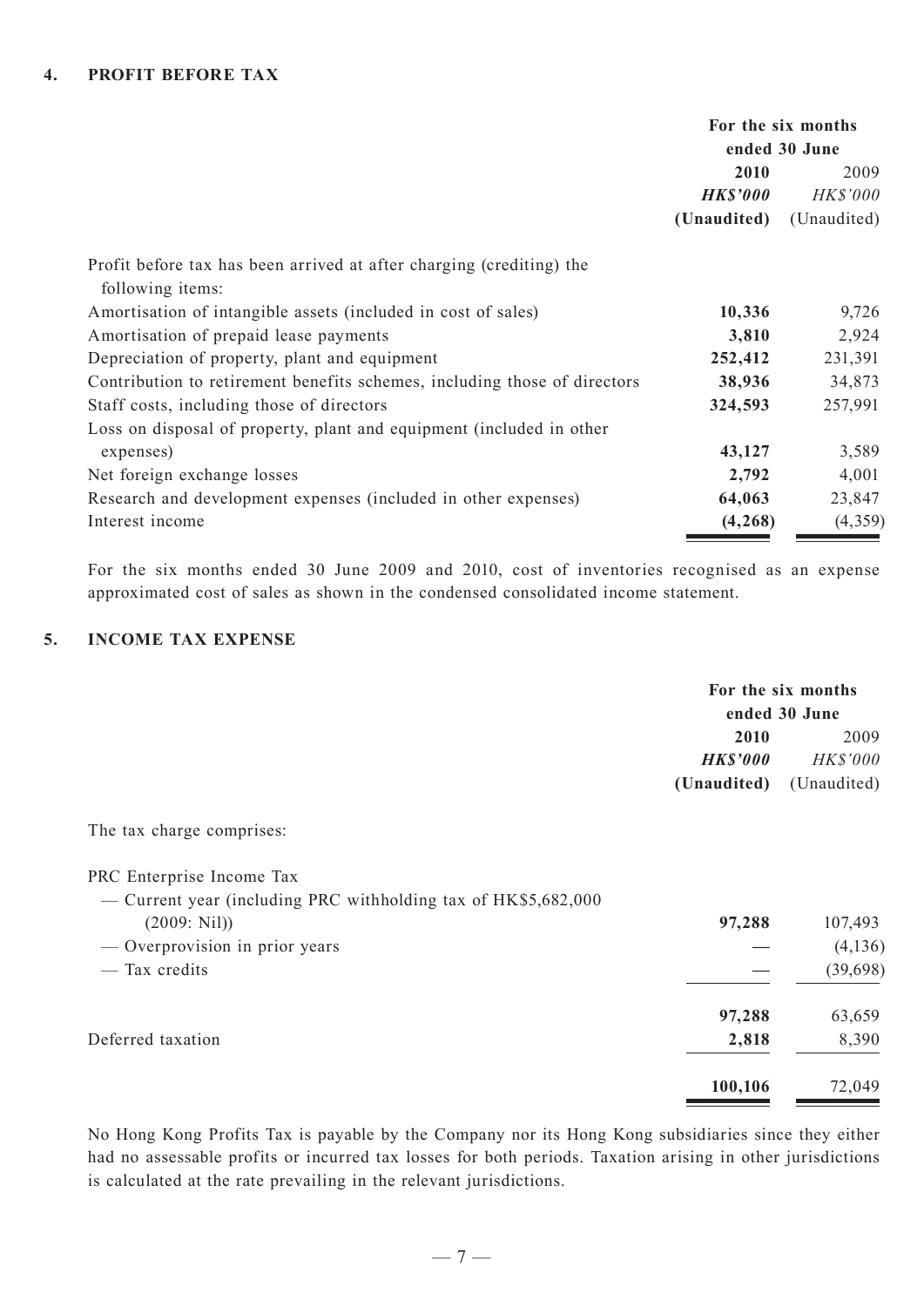Pursuant to the relevant laws and regulations in the PRC, certain subsidiaries of the Company are entitled to exemption from PRC Enterprise Income Tax starting from their first profit-making years, followed by a 50% reduction in tax rate for the next three years.

The tax charge for both periods represents income tax provisions which have taken into account the above-mentioned tax incentives. The basic tax rate of the Group's PRC subsidiaries is 25%, except those which are enjoying the concessionary tax rate of 15% in the relevant special zone in the PRC during the concessionary period ending in 2010.

In addition, pursuant to the approvals by the relevant tax authorities, certain subsidiaries of the Company are qualified as advanced technology enterprises in Hebei Province, the PRC for a period of 3 years up to 2010 or 2011. The applicable tax rate for these enterprises is 15% during those years.

As at 30 June 2010, the Group had unused tax losses of HK\$91,991,000 (31.12.2009: HK\$101,241,000) available for offset against future profits. No deferred tax asset has been recognised in respect of such losses due to the unpredictability of future profit streams. Most of the unrecognised tax losses will expire in various dates up to 2014.

In respect of the withholding tax upon the distribution of undistributed retained profits earned by the PRC subsidiaries to the shareholders, deferred taxation of HK\$2,818,000 (2009: HK\$8,390,000), net of HK\$5,682,000 withholding tax (2009: Nil) paid, has been provided for in the condensed consolidated financial statements in respect of the temporary differences attributable to such profits.

There was no other significant unprovided deferred tax for the period or at the end of the reporting period.

## **6. DIVIDENDS**

The directors do not declare the payment of an interim dividend for the six months ended 30 June 2010 (2009: Nil).

During the period, a dividend of HK24 cents per share was paid to shareholders as final dividend for the year ended 31 December 2009 (2009: HK20 cents for the year ended 31 December 2008).

## **7. EARNINGS PER SHARE**

The calculation of the basic earnings per share for the six months ended 30 June 2010 is based on the unaudited profit for the period attributable to owners of the Company of HK\$426,223,000 (2009: HK\$532,710,000) and 1,534,960,661 (2009: 1,534,960,661) shares in issue during the period.

No diluted earnings per share has been presented for the six months ended 30 June 2009 and 2010 as there were no potential ordinary shares in issue during both periods.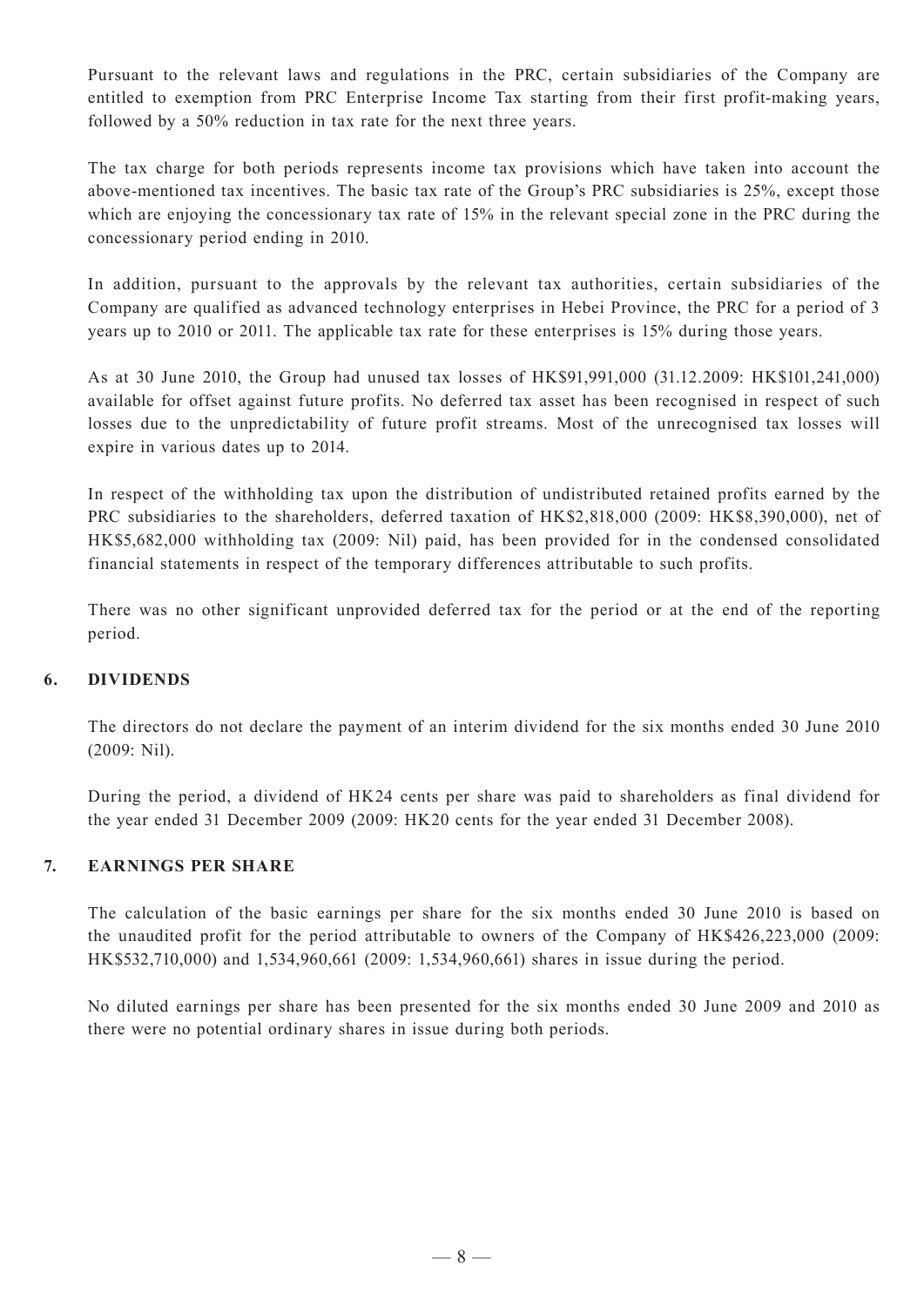#### **8. TRADE AND OTHER RECEIVABLES/BILLS RECEIVABLES**

|                   | As at           | As at               |
|-------------------|-----------------|---------------------|
|                   |                 | 30 June 31 December |
|                   | 2010            | 2009                |
|                   | <b>HK\$'000</b> | HK\$'000            |
|                   | (Unaudited)     | (Audited)           |
| Trade receivables | 901,573         | 839,525             |
| Bills receivables | 794,743         | 725,750             |
|                   | 1,696,316       | 1,565,275           |
| Other receivables | 280,584         | 226,442             |
|                   | 1,976,900       | 1,791,717           |
|                   |                 |                     |

The Group allows a general credit period of up to 90 days to its trade customers. The following is an analysis of trade and bills receivables (net of allowance for doubtful debts) by age, presented based on invoice date.

| As at                         | As at               |
|-------------------------------|---------------------|
|                               | 30 June 31 December |
| 2010                          | 2009                |
| <b>HK\$'000</b>               | HK\$'000            |
| (Unaudited)                   | (Audited)           |
| 1,648,005<br>$0$ to $90$ days | 1,525,668           |
| 48,311<br>91 to 180 days      | 37,102              |
| 181 to 365 days               | 2,505               |
| 1,696,316                     | 1,565,275           |

## **9. TRADE AND OTHER PAYABLES/BILLS PAYABLES**

|                | As at           | As at               |
|----------------|-----------------|---------------------|
|                |                 | 30 June 31 December |
|                | 2010            | 2009                |
|                | <b>HK\$'000</b> | HK\$'000            |
|                | (Unaudited)     | (Audited)           |
| Trade payables | 953,727         | 663,594             |
| Bills payables | 172,380         | 357,045             |
|                | 1,126,107       | 1,020,639           |
| Other payables | 918,533         | 834,016             |
|                | 2,044,640       | 1,854,655           |
|                |                 |                     |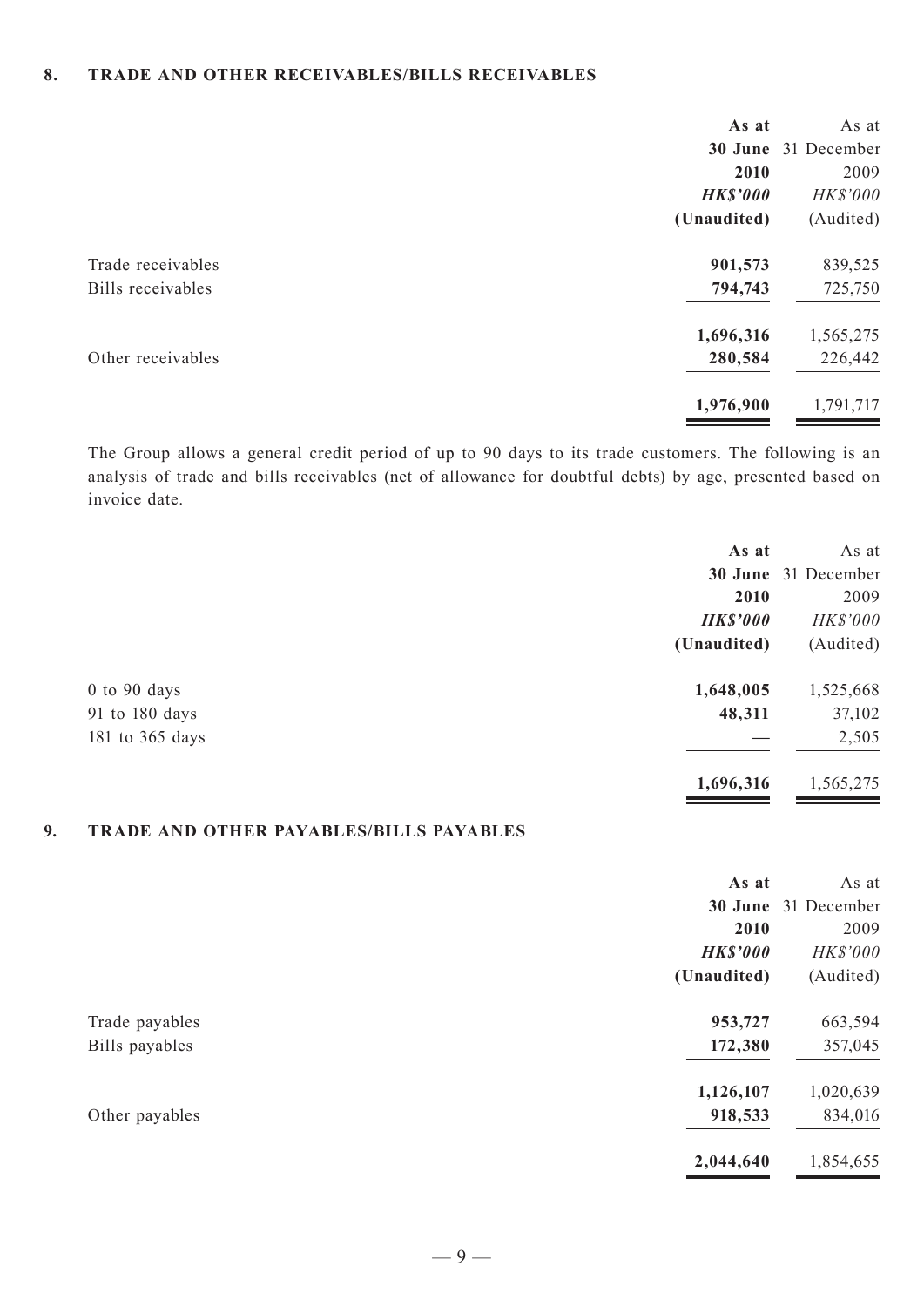The following is an analysis of trade and bills payables by age, presented based on the invoice date.

| As at                        | As at               |
|------------------------------|---------------------|
|                              | 30 June 31 December |
| 2010                         | 2009                |
| <b>HK\$'000</b>              | HK\$'000            |
| (Unaudited)                  | (Audited)           |
| 786,188<br>$0$ to $90$ days  | 863,773             |
| 161,950<br>91 to 180 days    | 63,293              |
| 152,611<br>181 to 365 days   | 52,140              |
| 25,358<br>More than 365 days | 41,433              |
| 1,126,107                    | 1,020,639           |

## **BUSINESS REVIEW AND OUTLOOK**

## **Results**

For the first half of 2010, the Group recorded revenue and profit attributable to shareholders of HK\$3,941 million and HK\$426 million respectively, representing an increase of 12.5% and a decrease of 20.0% as compared with the same period last year.

## **Intermediates and Bulk Drugs Business**

## *Vitamin C Series*

Under the impact of the continued expansion of production capacity in the PRC, the selling prices of vitamin C products recorded a downward trend during the period. Amid the intensifying market competition, the Group increased production scale to enhance economies of scale, with the aim of reducing production cost and expanding market share. Despite a decline of approximately 20% in the product prices during the period, this business managed to record revenue of HK\$1,144 million, representing a decrease of 7.0% as compared with the same period last year. During the second half of this financial year, the decline in product prices will accelerate under a more severe market condition. It is expected that the performance of this business will be greatly impacted.

## *Antibiotic Series*

During the period, the penicillin market remained weak with selling prices staying at low level. On the other hand, the cephalosporin business recorded a significant increase in revenue, mainly driven by the launch of new products (including intermediate GCLE and various downstream bulk drugs) and rise in selling price of intermediate 7-ACA. Revenue of the entire antibiotic business amounted to HK\$1,562 million for the first half of the year, representing an increase of 33.8% as compared with the same period last year. Operating environment in the second half of the year is expected to remain stable and the Group will strive to improve production technologies to reduce production cost.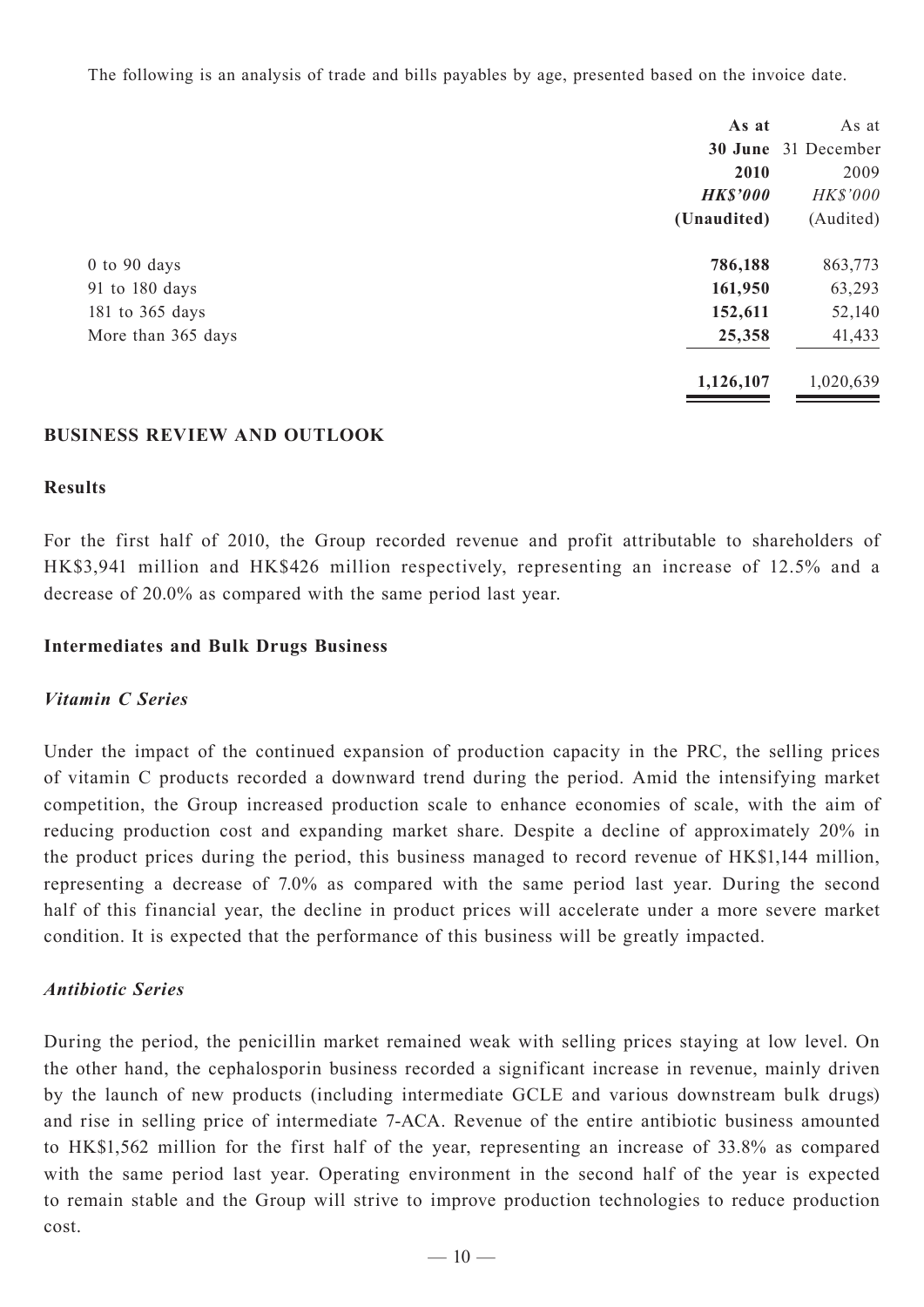# **Finished Drugs Business**

The finished drugs business continued to maintain a stable growth during the period with revenue increasing by 5.7% to HK\$1,132 million as compared with the same period last year. During the period under review, the intensified market competition and pressure on product prices had impacted the growth in revenue and gross profit margin of this business. The Group will continue to expand its sales network, strengthen its business ties with distributors and end users, and drive new product development in order to achieve the goal of sustainable rapid growth.

# **FINANCIAL REVIEW**

# **Liquidity and Financial Position**

For the first half of 2010, the Group's operating activities generated a net cash inflow of HK\$614,191,000. Capital expenditure in relation to the additions of production facilities amounted to HK\$265,730,000. As at 30 June 2010, the current ratio of the Group improved to 1.8 as compared with 1.5 as at the end of 2009. Debtor turnover period (ratio of the total balance of trade receivables and bills receivables to sales, inclusive of value added tax for sales in the PRC) shortened from 73 days in 2009 to 71 days in the current period. Inventory turnover period (ratio of inventory balance to cost of sales) increased from 75 days to 77 days in the current period.

The financial position of the Group remained strong. As at 30 June 2010, total bank balances and cash amounted to HK\$1,355,198,000 and total loans amounted to HK\$1,598,327,000. Out of the total loans, HK\$434,873,000 will be repayable within one year and the remaining HK\$1,163,454,000 repayable between two to five years. Net gearing ratio (calculated on the basis of the Group's total loans net of bank balances and cash over shareholders' equity at the balance sheet date) increased to 5% as at 30 June 2010 as compared with 2% at the end of 2009.

44% of the Group's loans are denominated in Hong Kong dollars or US dollars and the remaining 56% in Renminbi. The Group's revenues are mainly either in Renminbi or in US dollars. The Group believes that its exposure to foreign currency risks is not significant but will monitor closely the currency movement.

# **Pledge of Assets**

As at 30 June 2010, bank deposits of HK\$41,801,000 (31.12.2009: HK\$50,637,000) were pledged to banks to secure banking facilities.

# **Contingent Liabilities**

As disclosed in the press announcement of the Company dated 22 February 2005, the Company and one of its subsidiaries were named as, among others, defendants in a number of antitrust complaints filed in the United States. Up to the date of this announcement, four antitrust complaints have been served on the Company and three antitrust complaints have been served on the subsidiary.